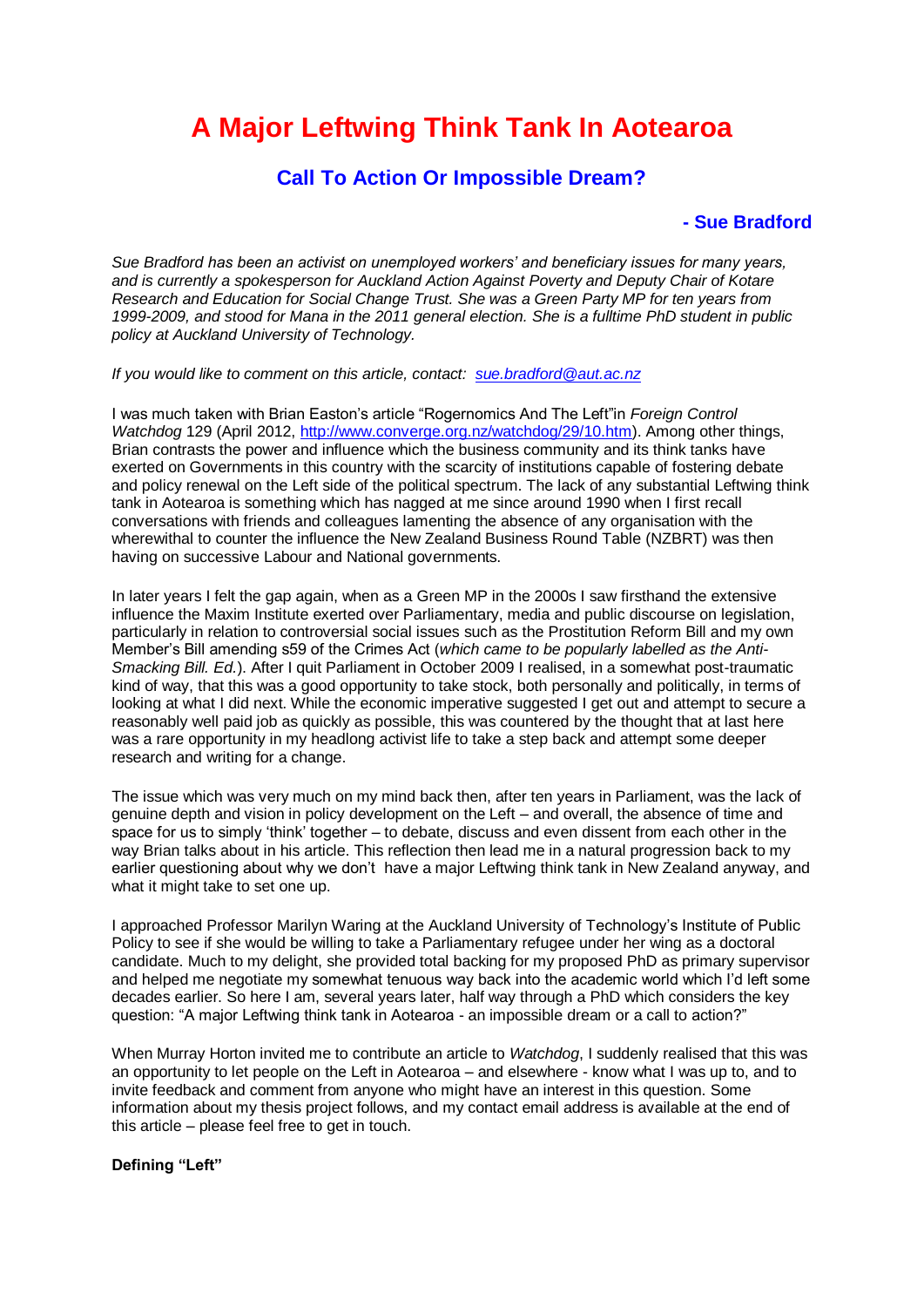It quickly became apparent that one of the first things I needed to do if I was to pursue this topic in any meaningful way was to identify a working definition of "Left" that others as well as myself might consider relevant and useful in Aotearoa in 2012. If I was going to talk about a "Leftwing think tank", what in fact did I mean by "Left"? After a considerable amount of reading and pondering, and chasing down many interesting and time consuming byways, I came up with this preliminary definition:

**Left:** a commitment to working for a world based on values of fairness, inclusion, participatory democracy, solidarity and equality, and to transforming Aotearoa into a society grounded in economic, social, environmental and Tiriti justice. I am well aware that any definition, including this one, will be open to almost infinite critique, but I needed something that I could use as a starting point. In the interviews which I am carrying out for this research, I am asking participants to feel free to amend this definition and/or offer their own if they wish.

I am also conscious that this definition won't be setting radical hearts on fire, but it has been formed for academic rather than inspirational purposes. In terms of a shorthand way of identifying what I mean by "Left", another means of cutting it is to clarify that for this research project I am defining "Left" as anyone who identifies themselves as such, and who is at any place on the Left spectrum from Labour, Green and Mana Left, through to the farther shores of extra-Parliamentary Left social democracy, socialism, eco-socialism, socialist feminism, Communism, anarcho-syndicalism (and varieties thereof).

# **Defining "Think Tank"**

The second key term I had to grapple with in embarking on this study was, of course, the concept of "think tank". There is a huge international academic literature on think tanks, and even a think tank specialising in the study of think tanks, the Think Tanks and Civil Societies Program at the University of Pennsylvania. While the term was first used by the United States during the Second World War to describe secure locations where military personnel and civilians could work on war strategies together [\(McGann & Sabatini, 2011\)](http://www.converge.org.nz/watchdog/30/11.html#_ENREF_15), in fact histories often include mentions of organisations whose antecedents substantially predate this. For example, one writer reckons that the first think tank was in fact the Society for the Abolition of the African Slave Trade, set up by Thomas Clarkson in England in 1782 [\(Goodman, 2005\)](http://www.converge.org.nz/watchdog/30/11.html#_ENREF_10), while another suggests that the Fabian Society, established in England in 1884, was an early example [\(Stone, 1996\)](http://www.converge.org.nz/watchdog/30/11.html#_ENREF_18).

There are many different types of think tank, from very local through to transnational, and expressing perspectives from every different part of the political spectrum. Worldwide there has been an exponential growth in their number over the last few decades, and by one recent account there are now over 6,000 think tanks in 169 countries [\(McGann & Sabatini, 2011\)](http://www.converge.org.nz/watchdog/30/11.html#_ENREF_15). Defining 'think tank' proved to be almost as difficult as attempting to define "Left". Both are ever-shifting terms, with definitions as various as there are academics to make the definition. In the end I came up with this:

**Think tank:** a community based not for profit organisation which undertakes detailed research and policy development in order to influence and enhance public policy formation across a broad range of issues, through publications, media work, lobbying, conferences, workshops and other forms of advocacy and education. This is highly arbitrary, excluding many types of think tank which would fall into a broader standard definition, for example, policy institutes wholly or mainly funded by governments or religious networks or institutions, those based entirely within universities, and transnational think tanks. I decided to keep these out of scope for my research because (a) I believe it is highly unlikely that any New Zealand government in the foreseeable future will substantially fund a Leftwing think tank (although I'd love to be proved wrong); (b) I wanted to limit the scope to the possibility of setting up a Left think tank in this country, rather than aim to be trans national in the first instance; and (c) I sought to focus my study on the potential or otherwise to develop a think tank from a community sector base, rather than from or within a religious institution or university. This is not to preclude the possibility that any new entity might have some association – including funding and/or contracting arrangements – with academic, church, governmental or other bodies.

#### **Leftwing Think Tanks Internationally**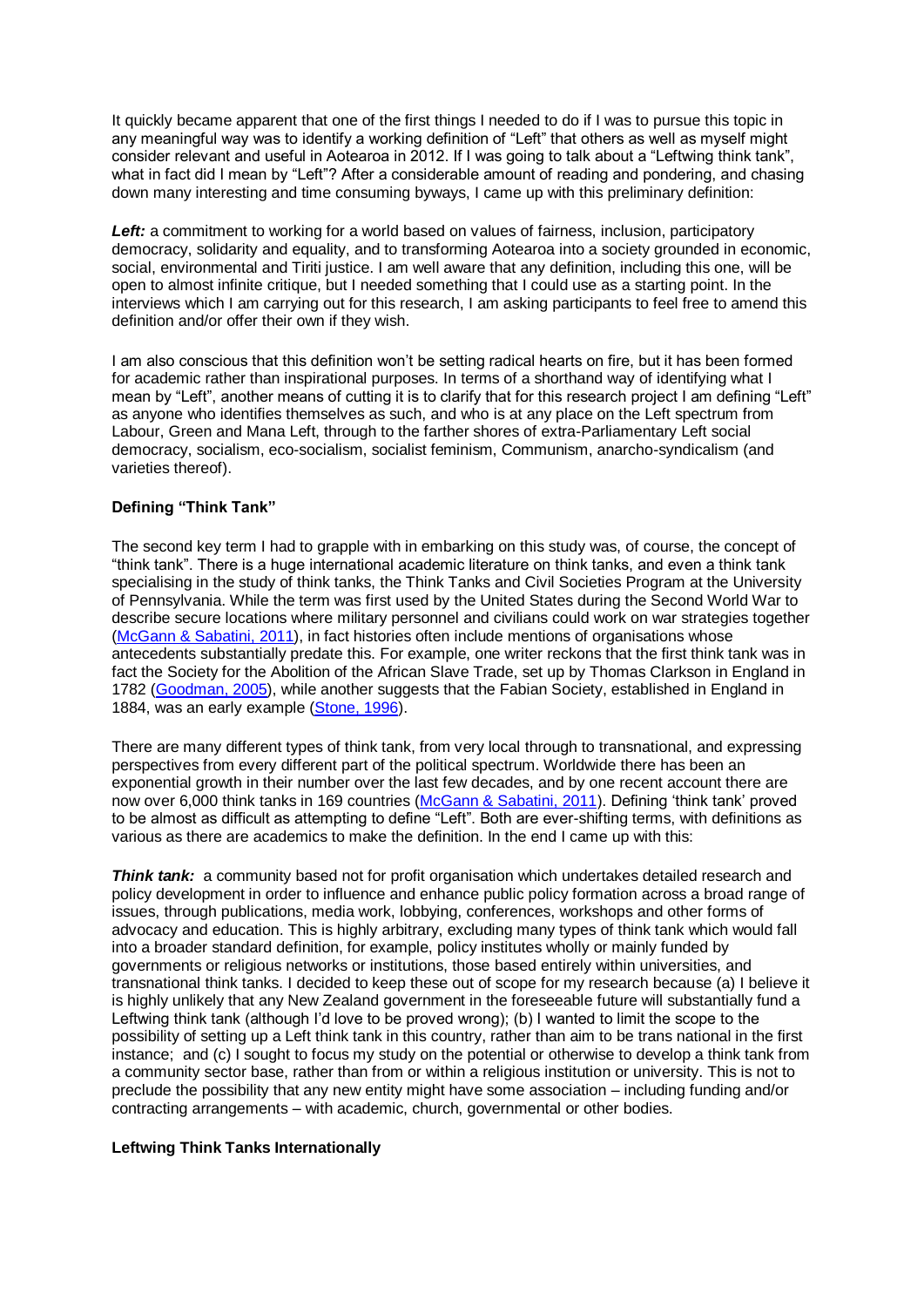It will come as little surprise to readers of *Watchdog* that internationally there are far more think tanks on the Right of the political spectrum than there are on the Left, wielding substantially more influence than their progressive counterparts [\(Hart & Vromen, 2008;](http://www.converge.org.nz/watchdog/30/11.html#_ENREF_1)[Hassan, 2008;](http://www.converge.org.nz/watchdog/30/11.html#_ENREF_11) [Rich, 2004\)](http://www.converge.org.nz/watchdog/30/11.html#_ENREF_17) . The Heritage Foundation is one of the best known of the influential US Rightwing think tanks, and has even spread its influence directly into Aotearoa in recent times, where it has provided at least \$84,000 to fund the New Zealand Climate Science Coalition, a lobby group which has worked hard to deny the existence of human induced climate change [\(Davison, 2012;](http://www.converge.org.nz/watchdog/30/11.html#_ENREF_5) [Renowden, 2012\)](http://www.converge.org.nz/watchdog/30/11.html#_ENREF_16).

And as I pointed out in an earlier article for *Watchdog* on welfare reform (*Watchdog* 125, December 2010, "Alert On Welfare Reforms: TNC Agenda Lurks Here,

Too["http://www.converge.org.nz/watchdog/25/07.htm\)](http://www.converge.org.nz/watchdog/25/07.htm), Rightwing think tanks internationally, and particularly in the US, have deliberately and effectively driven a conservative welfare agenda for decades, impacting heavily on countries including the US, the UK, Australia and New Zealand. Again, it will come as no surprise to readers to learn that a range of studies also demonstrate that, internationally, think tanks of the Right and Centre attract a relatively high level of funding compared to those on the Left, and that conservative funding tends to have fewer strings attached in terms of constraining the scope of a think tank's activities.

Conditions for the development of Leftwing think tanks differ hugely from country to country. To give just one notable example at the positive end of things, in Germany the Government funds major think tanks for each political party in the Bundestag as part of its post-war commitment to nourishing democracy. The Rosa Luxemburg Foundation based in Berlin is the think tank attached to Die Linke (The Left), employing over 100 staff. Its main project is currently focused on "…working towards strategising Left politics and democratic-socialistic transformation of the current capitalistic society." [\(Foundation, 2012\)](http://www.converge.org.nz/watchdog/30/11.html#_ENREF_9). This is certainly a very different situation than the experience of Left think tanks in most other jurisdictions, where they exist at all.

As part of my research, I plan to describe a sample of six Leftwing think tanks based in four countries comparable to New Zealand in order to provide current comparisons with what has and hasn't been happening here, and to offer information and insights for any new initiatives which may eventuate in this country. These six groups are the Centre for Policy Development and the Search Foundation (Australia), Canada Without Poverty and the Canadian Centre for Policy Alternatives (Canada), the Green House Think Tank (England), and the Jimmy Reid Foundation (Scotland).

I have chosen these organisations from a much wider pool of international Left think tanks because they represent a reasonably diverse sample in terms of size, age, ideology, structure and location, and because they are situated in countries with which we share a common language and similar political traditions. There are many Left think tanks in the United States, but I have excluded consideration of American examples, interesting though that would have been, because the philanthropic environment for progressive institutions and for think tanks generally is so much more benign there than in countries like Australia and New Zealand.

#### **Think Tanks In New Zealand**

Despite the steep rise in the number of think tanks around the world, especially from the 1970s onwards, New Zealand was a relative latecomer. Its first major think tank, the NZBRT, started life as a group of company chief executives who adopted the name "Roundtable" around 1980, before establishing a permanent office in 1986 [\(Kerr, 1990\)](http://www.converge.org.nz/watchdog/30/11.html#_ENREF_14). Other think tanks on the Right and Centre of the political spectrum have also been established including the New Zealand Institute, the Ecologic Foundation, the Institute of Policy Studies, the Centre for Strategic Studies, the Sustainable Future Institute and the Maxim Institute. Of these, the Maxim Institute with its focus on family and social issues from a conservative perspective, and the New Zealand Institute, which arose out of the Knowledge Wave conferences of 2001 and 2003, have achieved substantial media and public prominence, alongside the NZBRT.

Shortly after the death of Roger Kerr in October 2011 after 25 years as Executive Director of the NZBRT, the NZBRT and the New Zealand Institute announced their intention to merge into one organisation in April 2012. This they have done, under the name "New Zealand Initiative", with Roger Partridge (formerly NZBRT) and Tony Carter (formerly NZI) as Co-Chairs, and German-born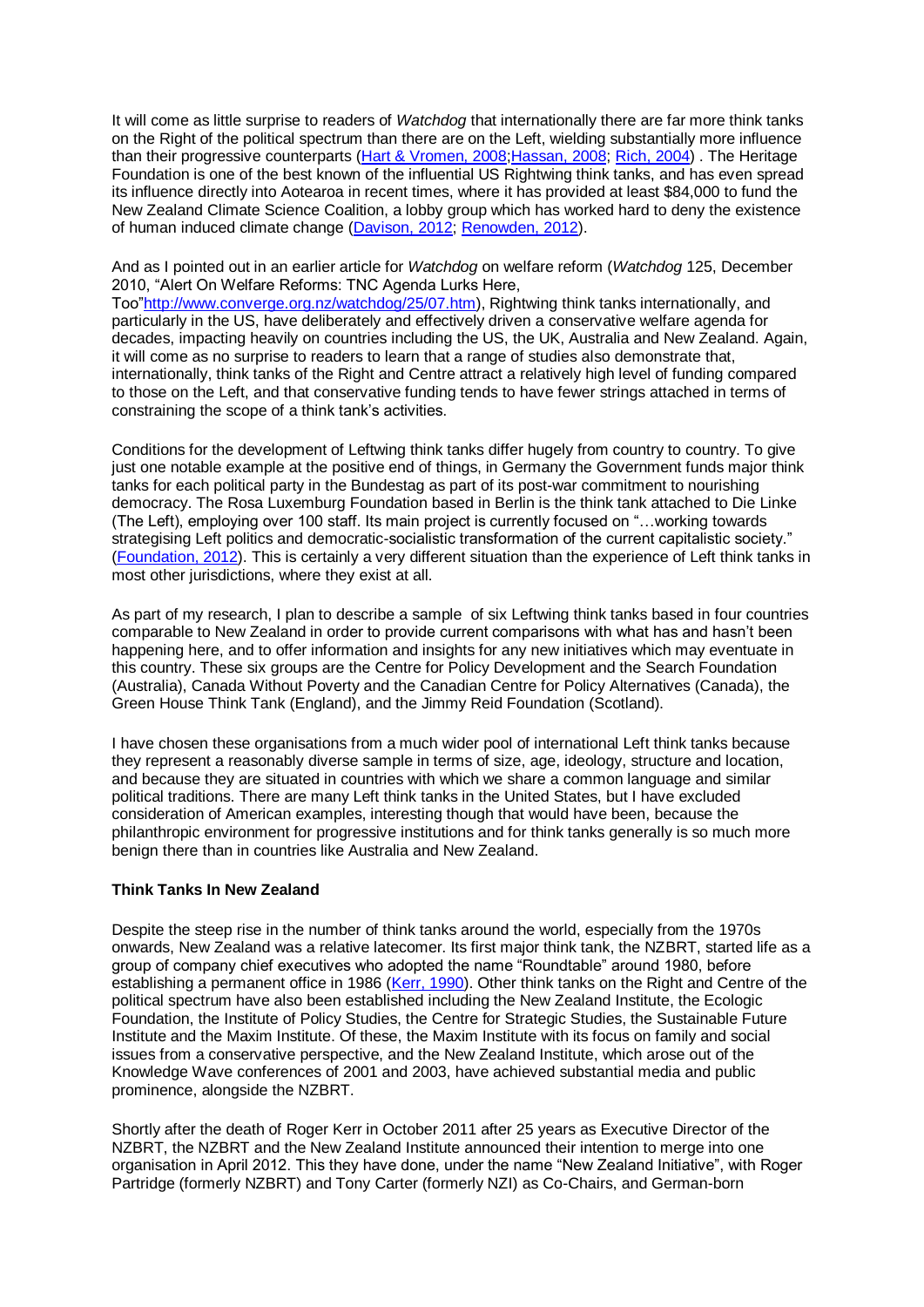economist Dr Oliver Hartwich as Executive Director. The New Zealand Initiative's mission is, in its own words, "…to promote a prosperous, free and fair society with a competitive, open and dynamic economy." [\(Initiative, 2012\)](http://www.converge.org.nz/watchdog/30/11.html#_ENREF_12). Among other things, Dr Hartwich has been a Research Fellow at the Centre for Independent Studies in Sydney, and chief executive of the Policy Exchange in the UK, both renowned Rightwing think tanks.

While there has been a small amount of published comment about the lack of think tank activity generally in New Zealand [\(Crothers, 2008;](http://www.converge.org.nz/watchdog/30/11.html#_ENREF_4) B. [Easton, 2003\)](http://www.converge.org.nz/watchdog/30/11.html#_ENREF_6) and about the absence of any major Leftwing think tank [\(Choat, 2010;](http://www.converge.org.nz/watchdog/30/11.html#_ENREF_3) [Edwards, 2009\)](http://www.converge.org.nz/watchdog/30/11.html#_ENREF_8) there has been no research into why no Leftwing equivalent of the Right and Centre think tanks exists in New Zealand, what people on the Left think about the very concept of "think tank", or into what it might take to establish such an entity. As far back as 1995 Jane Kelsey wrote about the need to avoid anti-intellectualism, develop "well-resourced critical think-tanks", and that "uncoordinated research by isolated critics can never compete" [\(Kelsey,](http://www.converge.org.nz/watchdog/30/11.html#_ENREF_13)  [1995, p. 374\)](http://www.converge.org.nz/watchdog/30/11.html#_ENREF_13).

I come to my own research project in 2012 with an instinctive sense that what Jane was saying nearly two decades ago is even more relevant now than it was then. The twin ecological and economic crises and the ever greater power of transnational capital and its institutions over our lives are issues which confront us daily. Like Jane in 1995, I believe that without our own institutions on the Left which have the intellectual, research and advocacy firepower to begin to counteract the forces arrayed against us, we on the Left are always going to be very much on the back foot. However, I make no assumptions about what others on the Left might think. One of the main things I am keen to uncover through this research is whether others besides myself and a few friends think the idea of a Leftwing think tank(s) is a sound one, or not. I am well aware that there may well be a general sense among Leftwing academics and activists that such an enterprise(s) is neither desirable, nor possible. The answer to this is a major part of what I am keen to find out.

## **"Nascent" Left Think Tanks – Community Sector Organisations Which Carry Out Some Of The Functions Of Think Tanks**

Early on in my research, I came to realise that while no major Leftwing think tank has developed in New Zealand during the timeframe of my study (1990 – 2012), in fact there have been and continue to be a number of community based organisations, networks and initiatives which have undertaken – and, in some cases, continue to carry out - some of the functions of a think tank. I believe there is much that can be learned from their experiences, and that the seeds of a future successful Left think tank (or tanks) may well lie in what is revealed through their stories. I have chosen to term these organisations and projects "nascent" Left think tanks for the purposes of this research, and I plan to describe the history and functions of eight of these, with detailed case studies of two in particular, as part of my study.

The sample I have chosen includes the Alternative Welfare Working Group (2010), the Auckland Unemployed Workers Rights Centre (AUWRC, 1983-1999), the Bruce Jesson Foundation (2000 present), *Watchdog's* very own Campaign against Foreign Control of Aotearoa (1974-present), the Child Poverty Action Group (1994-present), the Fabian Society (2010-present), the Jobs Research Trust (1994-2006) and Kotare Research and Education for Social Change in Aotearoa Trust (1999 present).

I selected these eight organisations from a substantially longer list, having felt the need to confine the number under investigation to a manageable quantity. The reasons for including these particular groups include that they are or were community based and not for profit; have some or all of the characteristics of a "think tank" as per my preliminary definition; that they clearly operate(d) within some aspect of my working definition of "Left", and that they represent a variety of Left ideological positionings and priorities. The two organisations which I will examine in a more detailed way are the think tank-like aspects of the work of AUWRC and the Kotare Trust.

## **Design Of The Study**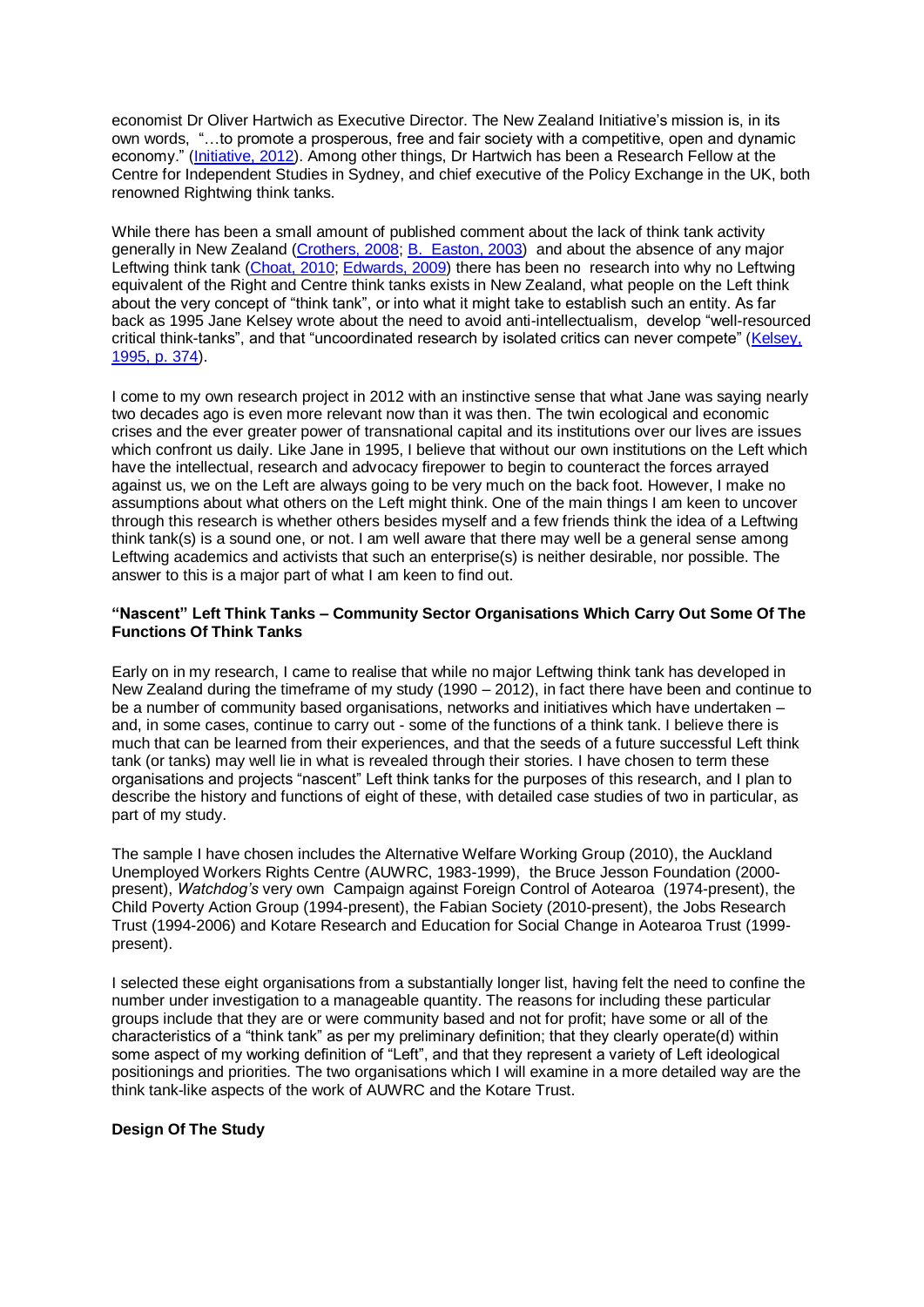My research does not pretend to be unbiased or objective, but is that of an insider studying the world from which I come – the Left in Aotearoa, in which I have been politically active since 1967. As I go into this research, I genuinely do not know or assume any particular answer to the question I am asking: A major Leftwing think tank in Aotearoa—an impossible dream or a call to action? Uncovering an answer—or a range of answers—is what I intend to explore, to more specific questions like: What do people on the Left think of the idea of a major Leftwing think tank – a good idea or not? Why hasn't one developed so far? If it is a good idea, what would it take to set one up? Where would resourcing come from? What role should or could such an entity (or entities) take in relation to te ao Maori and the principles of Te Tiriti o Waitangi?... And so on.

In terms of research methods, I am planning to carry out semi-structured interviews with up to 50 Left wing academics and activists from around New Zealand, some of whom will have had involvement with one or more of the eight nascent Left think tanks I identified earlier. This is actually quite a high number of participants for this type of research, but already I am concerned that there are many more people with whom I would like to talk – and who may be interested in talking to me – than the number I am able to interview directly within the methodological framework of this study. In this vein, and as mentioned above, I welcome any comment or queries you might have upon reading this article.

As well as the interviews, I will also be analysing documents from a number of sources, including material from and about the six international Left think tanks and the eight local nascent Leftwing think tanks. In the final phase of my research, and once it is complete, I will also look for opportunities to share or workshop my research findings with any group or network which has a particular interest. My full thesis will be available for free online via Scholarly Commons [\(http://aut.ac.nz.libguides.com/content.php?pid=241787&sid=2255833\)](http://aut.ac.nz.libguides.com/content.php?pid=241787&sid=2255833) once it's done, and I intend to produce a short report to be published as well. I will also welcome further opportunities to write about my research findings as they unfold.

# **Why Am I Doing This Research?**

I started discussing my reasons for undertaking this project early on in this article, but to expand and summarise:

- 1. There is no existing substantive research on the question of a Leftwing think tank in Aotearoa, and I believe that the work I am doing will start to fill a gap which has long been noted by some Left academics and activists.
- 2. There is no major Leftwing think tank in existence in New Zealand. My hope is that the process of the research itself, and its findings, may assist in leading to the establishment of such an organisation – or organisations.
- 3. There is very little academic literature in New Zealand relating to think tanks despite a wide ranging literature internationally, so this research will be a small contribution towards filling this gap. However, it is probably worth noting that my focus is very much on the concept of a Leftwing think tank and related issues. Apart from contextualising, this study is not aimed at providing a work on the history and influence of Right and Centre think tanks in Aotearoa.
- 4. The presentation of a small selection of case studies of international Left think tanks based in comparable jurisdictions may well be helpful to anyone considering establishing a Leftwing think tank in Aotearoa, in providing some examples of what other have achieved, and how.
- 5. I hope that this research will provide an insight into the history, roles and influence of the community based organisations which I have identified as "nascent" Left think tanks, especially through the two more detailed case studies, adding to the growing literature about and from the community and voluntary sector in New Zealand.
- 6. As a by-product of the core thesis question, my expectation is that this study will assist in generating insights into how the Left in Aotearoa sees itself at a given historical moment – the second half of 2012; and through this, make a small but possibly significant contribution to the historical and political record of the New Zealand Left's perception of itself.

Some key events have happened over the past year, for example the Occupy experience, the rise of the Mana political party, the development of a consciously "eco-socialist" strand in New Zealand Left thinking, and a revival of extra-Parliamentary street activism in the face of a highly reactionary second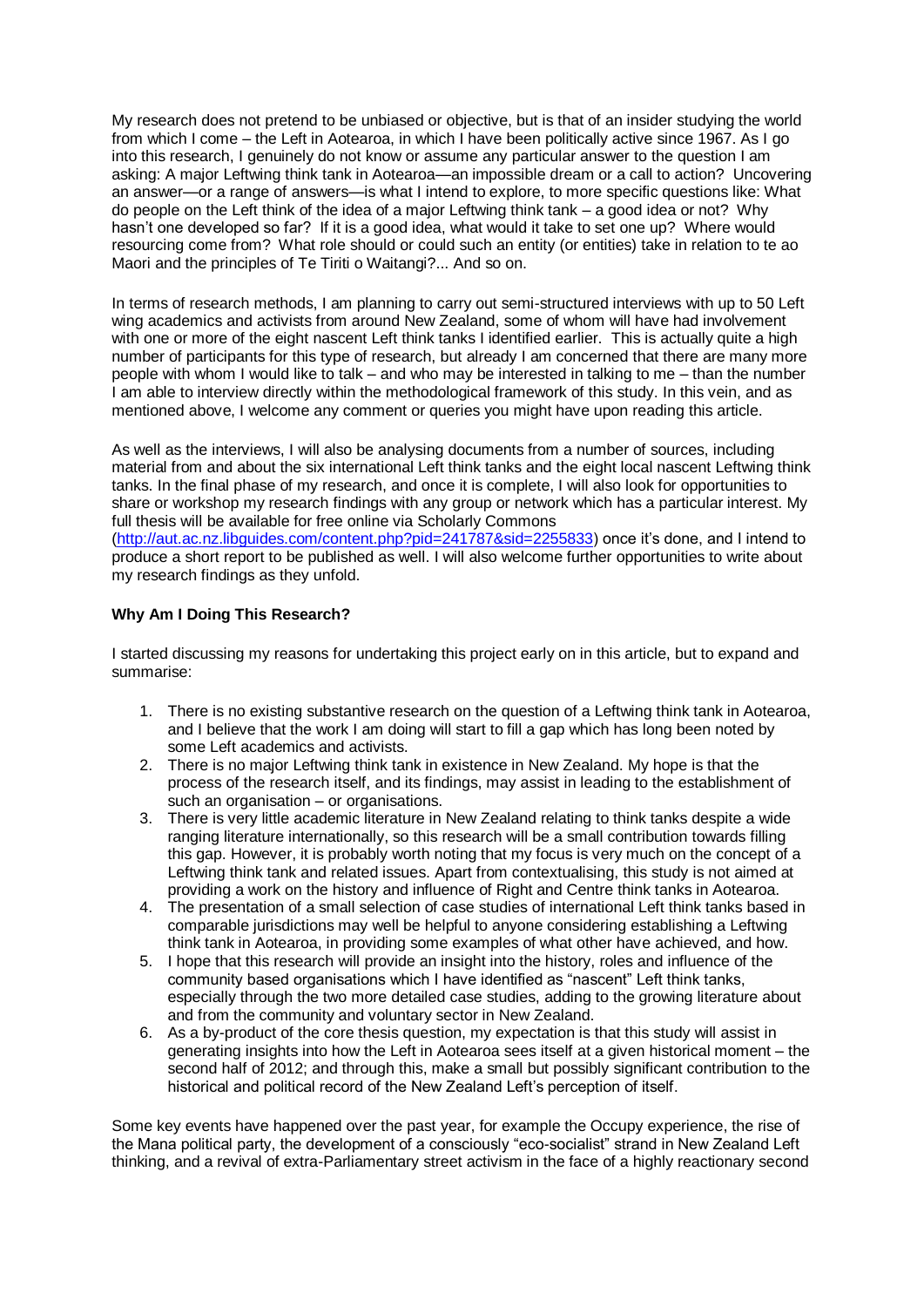term National government. It seems an opportune time to take some soundings on how people view current and recent developments, and the key strategic tasks which lie ahead.

Brian Easton's recent *Watchdog* article concludes with a challenge:

"The likelihood is that the Key government will be too timid to address the evolving issues facing New Zealand including big ones like globalisation, social inequality and the environment as well as a myriad of smaller issues. The danger remains that there may be a repeat of Muldoon's legacy in which a future Government of the Left has to introduce major radical modernisation to resolve its predecessor's failures to respond to change, while handicapped by the limitations that these failures cause. Will the incoming Government be as bereft of analysis and vision as the Left was after Muldoon? Last time the consequence was Rogernomics" (*Watchdog* 129, April 2012, [http://www.converge.org.nz/watchdog/29/10.htm\)](http://www.converge.org.nz/watchdog/29/10.htm).

# **Is This All That We Can Expect?**

A rerun of the 1980s, for those of us old enough to remember, when the party that was supposed to represent the aspirations of ordinary people sold us and our country out to the highest bidders, in part because the Left of the Labour caucus was so dim on economics and so unwilling to stand up to persuasive ideologues that their very ideological core was stolen out from under them. And the addition of the new-generation Greens to the mix will not necessarily improve our prospects, at least from the perspective of those of us who believe that we need to go beyond the greening of capitalism to achieve truly transformative and successful economic, social, ecological and Tiriti justice.

I continue to hold a small flame of hope that we just may be able to find ways in which Left social democrats, socialists, eco-socialists and anarchists can build organisation(s) that will allow us to develop the intellectual, research and advocacy depth we need to take on a brutal economic system – and maybe start winning one day. Such organisations can and will take many forms, but I reckon one of them is that of "think tank".

#### **References**

Hart, P., & Vromen, A. (2008). "A new era for think tanks in public policy? International trends, Australian realities". *The Australian Journal of Public Administration, 67*(2), 135-148. doi:10:1111/j.1467-8500.2008.00577.x

Bradford, S. (2010). "Alert on welfare reforms: TNC agenda lurks here, too". *Foreign Control Watchdog, 125* (December 2010). Retrieved fro[mhttp://www.converge.org.nz/watchdog/25/07.htm](http://www.converge.org.nz/watchdog/25/07.htm)

Choat, D. (2010). "Why a 'think-site"? Retrieved fro[mhttp://www.policyprogress.org.nz/2010/02/why-a](http://www.policyprogress.org.nz/2010/02/why-a-think-site/)[think-site/](http://www.policyprogress.org.nz/2010/02/why-a-think-site/)

Crothers, C. (2008). "The state of New Zealand sociology: An updated profile". *New Zealand Sociology, 23*(1), 1-27.

Davison, I. (2012). "Kiwi climate sceptics get American funding". *New Zealand Herald*. Retrieved from <http://www.nzherald.co.nz/news/print.cfm?objectid=10782486>

Easton, B. (2003. "Public policy and thinktanks". presented at the meeting of the Public Intellectuals Seminar, Wellington, New Zealand. Retrieved from [www.eastonbh.ac.nz](http://www.eastonbh.ac.nz/)

Easton, B. (2012). "Rogernomics and the Left". *Foreign Control Watchdog,* April 2012(129), 46- 55. [http://www.converge.org.nz/watchdog/29/10.htm\)](http://www.converge.org.nz/watchdog/29/10.htm).

Edwards, B. (2009, 18 August 2009). "What's left in 2009 in New Zealand?" Retrieved fro[mhttp://liberation.typepad.com/liberation](http://liberation.typepad.com/liberation)